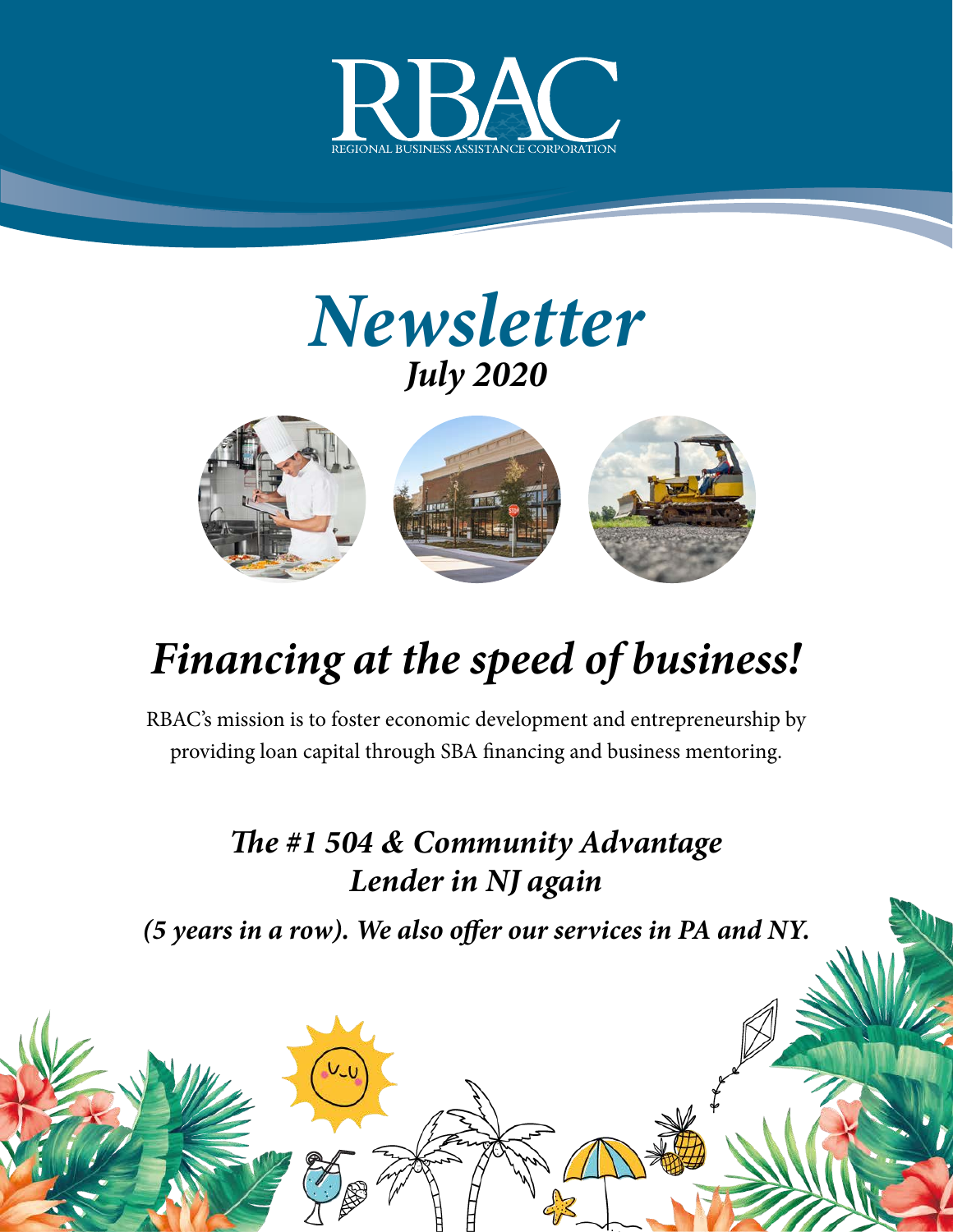# *Cinco de Mayo with Fresco Mexican*



**Fresco Mexican www.frescomexican.com/ www.facebook.com/frescomexican/**









Our customers' success is our satisfaction of a job well done. Today, we proudly share the success story of FrescoMexican.com Fresco Mexican is owned by Marco Rojas and Carlos Cervantes, who have been life (and business) partners for over 28 years. This magnificent Chester (NJ) restaurant, where the attention to every detail (from recipes and dish preparations to the menu, decorations, advertising, etc.), is widely recognized for its familiar, vibrant, and tasteful ambiance.

Since their services were limited to take-out and delivery because of COVID-19, Fresco Mexican has received many supportive messages from their local customers that miss them.

Consequently, this year, Fresco Mexican celebrated Cinco de Mayo through its website and social media platforms. They wanted to send a message of hope and celebrate with their community during this difficult time. The event was so successful that the second day of celebration was needed.

Carlos and Marco are profoundly grateful to their local community, where they have set roots thanks to RBAC's 504 commercial real estate loan. Their Entrepreneurship will be reflected in a continued trajectory that will perdure over time!



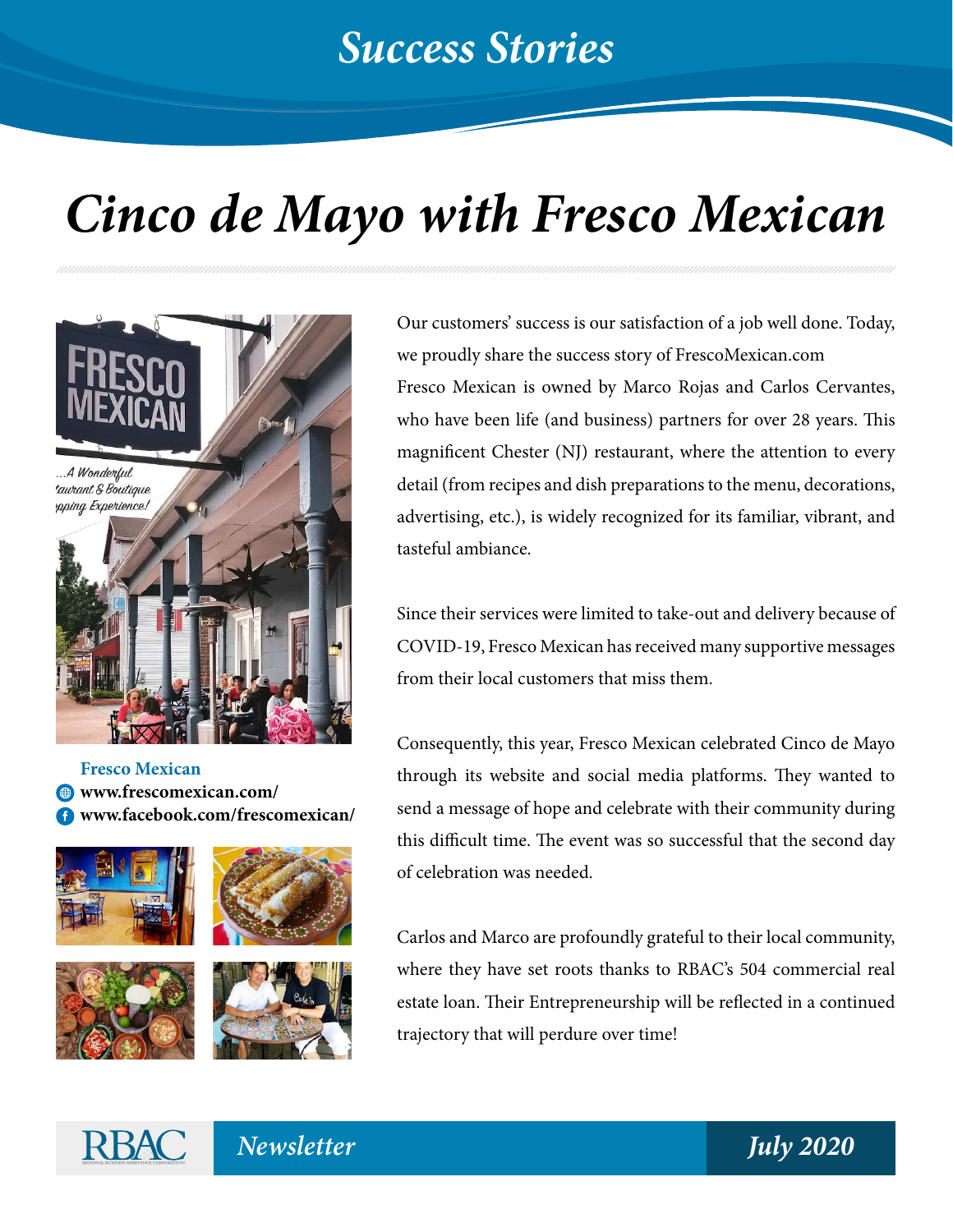#### *Success Stories*

### *An online Personal Trainer Success Story*



COVID-19 can be interpreted as an invitation to evolve into new ways of doing business. Let us present to you the successful transformation of Dawry Aguasvivas, the owner of Dawry Fitness Club.

Dawry achieved a significant professional milestone earlier this year by purchasing the premises for his gym with RBAC's SBA loan. Unfortunately, only two months after opening, he had to temporarily close because of the pandemic, with the subsequent loss of revenue.

RBAC via the SBA and The CARE ACT provided him financial relief, with loan installments payments for six months. He also received marketing and business strategy assistance from RBAC's Technical Assistance

program. He wants to thank their consultant Tatiana Orozco, and Ralph Perez, RBAC's Technical Assistance Officer, who encouraged him to implement a new strategy, innovated in COVID-19 times by providing online training. He adopted a new online business culture, which materialized into increased wellness for his customers during the pandemic. His online classes became an additional revenue stream for his business model.

For Dawry, COVID'19 was an intensive course of entrepreneurship. He managed to mitigate the economic impact thanks to RBAC's continued support!



**Dawry Fitness club 100 Broadway, Elmwood Park, NJ 07407 www.dawryfitness.com**

**IG: dawryfitness facebook.com/dawtpy**